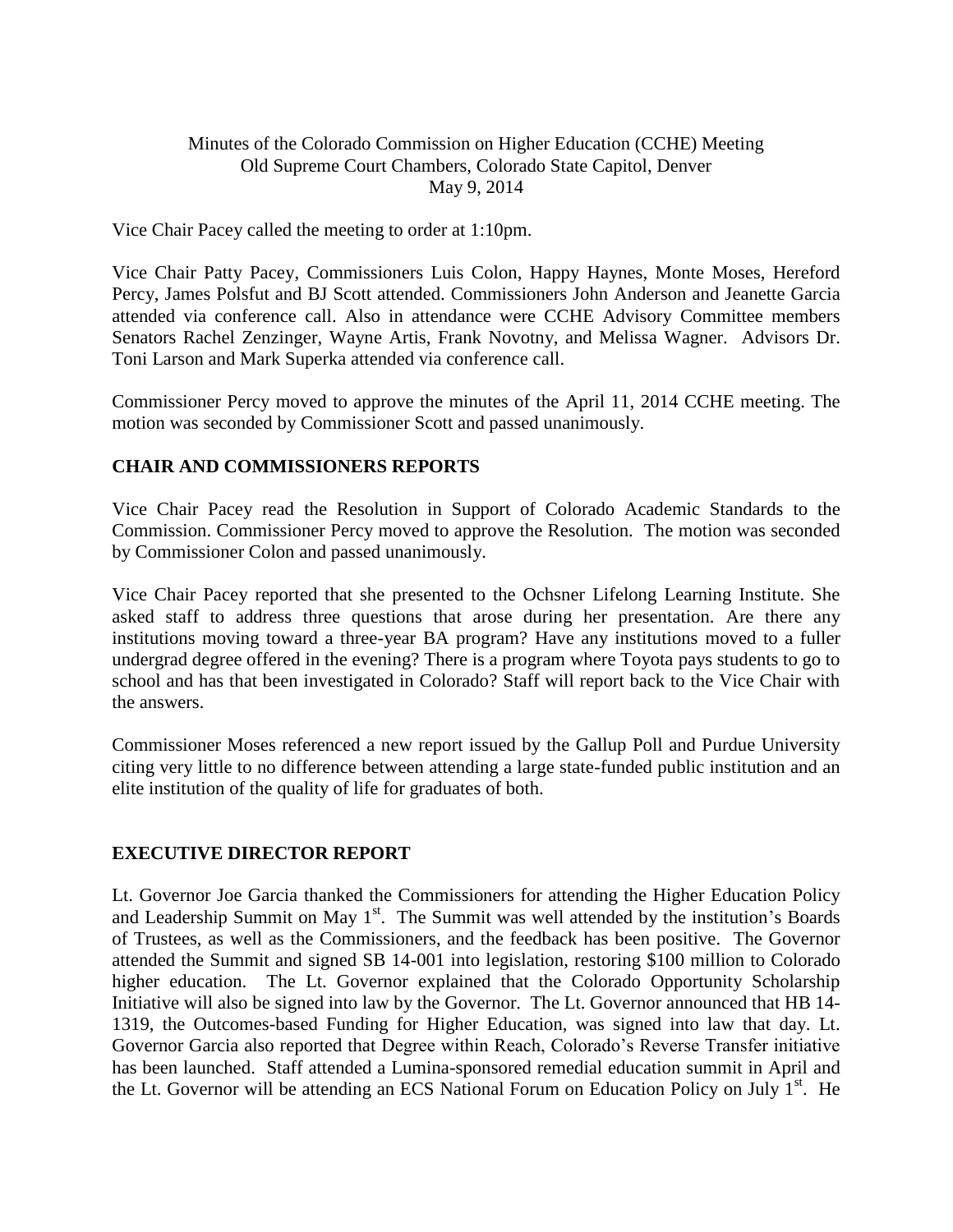also reported that the PERA presentation, requested by Vice Chair Pacey, will be rescheduled for the fall and Commissioner Haynes' request on information about institution diversity with staff and faculty is being fulfilled by the academic affairs team.

Also reported to the Commission was U.S. Secretary of Education Arne Duncan's visit to Denver. One of the events, President Obama's "My Brother's Keeper" was attended by both the Lt. Governor and Commissioner Colon.

# **PUBLIC COMMENTS**

Mr. George Walker cited a Denver Post editorial that predicts state higher education funding will be forced to stop within the next decade and lamented the lack of current state funding to help close the achievement gap.

## **CONSENT ITEMS**

**[Recommend Approval of Bachelor of Social Work at Colorado Mesa University](http://highered.colorado.gov/CCHE/Meetings/2014/may/may14_iia.pdf)**

**[Recommend Approval of Master of Arts in Applied Geography and Geo-Spatial Science at](http://highered.colorado.gov/CCHE/Meetings/2014/may/may14_iib.pdf)  [University of Colorado Denver](http://highered.colorado.gov/CCHE/Meetings/2014/may/may14_iib.pdf)**

**[Recommend Approval of Master of Science in Taxation at the University of Colorado](http://highered.colorado.gov/CCHE/Meetings/2014/may/may14_iic.pdf)  [Denver](http://highered.colorado.gov/CCHE/Meetings/2014/may/may14_iic.pdf)**

**[Recommend Approval to offer Bachelor of Science in Biochemistry at Metropolitan State](http://highered.colorado.gov/CCHE/Meetings/2014/may/may14_iid.pdf)  [University of Denver](http://highered.colorado.gov/CCHE/Meetings/2014/may/may14_iid.pdf)**

**[Recommend Approval to offer School Social Worker Endorsement at Metropolitan State](http://highered.colorado.gov/CCHE/Meetings/2014/may/may14_iie.pdf)  [University of Denver](http://highered.colorado.gov/CCHE/Meetings/2014/may/may14_iie.pdf)**

## **[Recommend Approval of Geology Statewide Transfer](http://highered.colorado.gov/CCHE/Meetings/2014/may/may14_iif.pdf) Articulation Agreement**

Dr. Ian Macgillivray assured the Commission that these programs are consistent with statute, approved by governing boards, and that all are within the credit cap and are in line with transfer agreements. The staff does a lot of behind the scenes work in vetting the items to make sure they belong on the consent agenda.

Commissioner Percy moved to approve the consent items. The motion was seconded by Commissioner Moses and unanimously passed.

## **ACTION ITEMS**

**Amendment to the Colorado Commission on Higher Education By-Laws** – Suzanne Stark presented this item to the Commission. The CCHE By-Laws, last amended in 2011, state that officers are elected for one year terms. The amendment proposes having annual elections but allow Commissioners to serve as Chair and Vice Chair for up to three terms.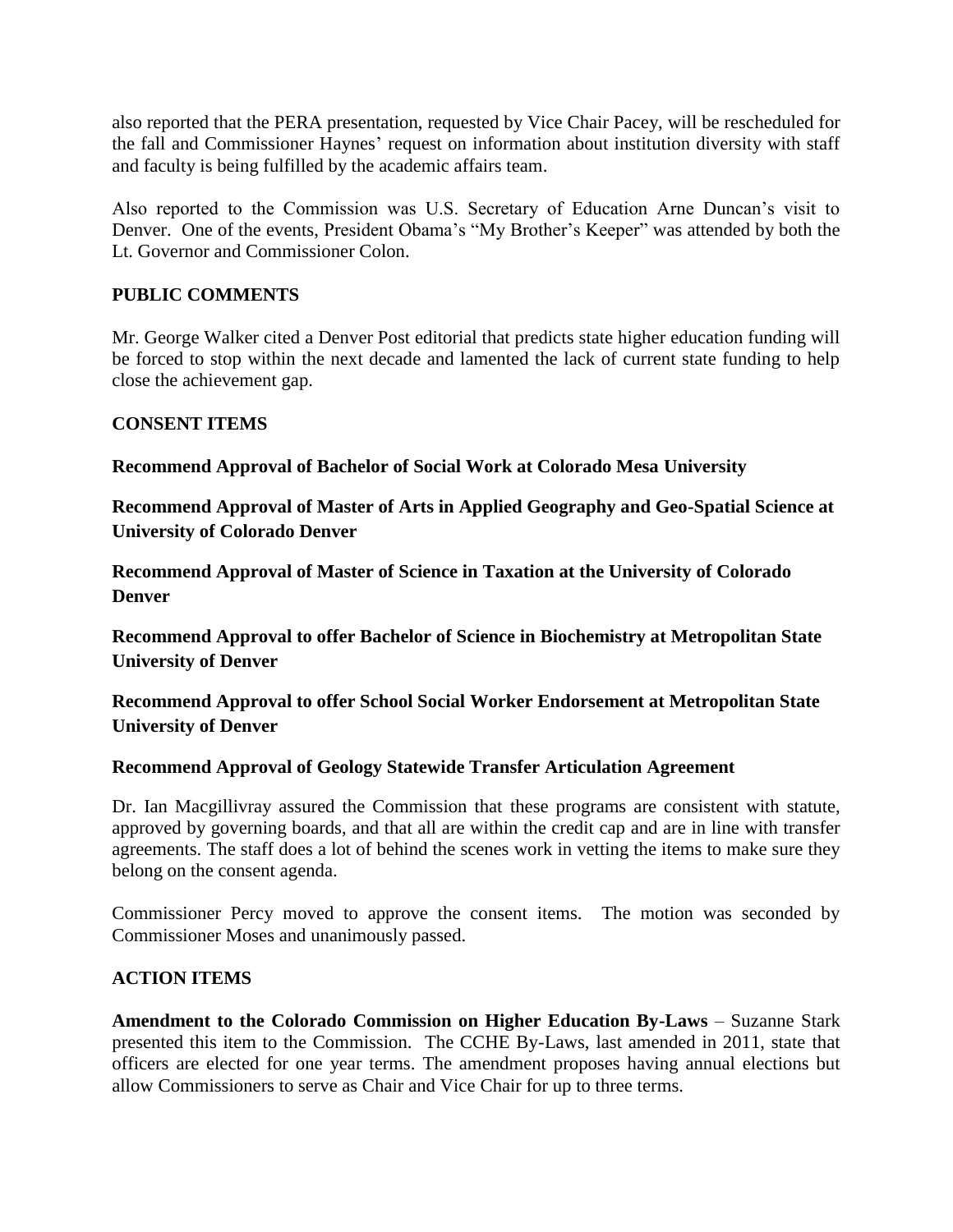Commissioner Scott moved to approve the proposed amendment. The motion was seconded by Commissioner Haynes and unanimously passed.

Commissioner Percy nominated both Chairman Kaufman and Vice Chair Pacey to serve another term for one year. The nominations were seconded by Commissioner Haynes and passed unanimously.

**Revised Colorado Commission on Higher Education State Funded Capital Construction Prioritization Process –** Vice Chair Pacey and Tonya Covarrubias, Finance Policy Officer presented this item to the Commission. The Vice Chair explained that the capital construction prioritization process was changed last year to a more quantifiable set of numbers and criteria. After last year, a promise was made to go forward with more details, input and analysis from other institutions and Vice Chair Pacey said that Ms. Covarrubias did an admirable job of detailing the issues, the concerns and compiling the data.

Ms. Covarrubias explained that consensus with the institutions was achieved regarding changes to the process. She explained that Certificates of Participation, or COPs are prioritized at the top of the list annually and one of the more notable changes is that *all* continuation projects will now be scored at the top of the list. Projects that do not fall under the categories of COP or continuation would be considered new projects. She explained that the percentage of the total number of points applicable will be considered, as space needs analysis. The scoring, the rating and the detailing of how each criterion is going to be scored will be given to the institutions so they know in advance how they are going to be scored. Differential scoring for different institutions, such as community colleges, versus four year institutions, versus research institutions will be applied, as the community colleges don't have the same capacity to raise funds as some of the research institutions do. Another change is that student fees will count as 75 percent of other cash sources.

Commissioner Moses moved to approve the revisions. The motion was seconded by Commissioner Haynes and unanimously passed.

### **DISCUSSION ITEMS**

**Degree Authorization Act: Adjustment of Fees Assessed to the Private, Degree-Granting Colleges and Universities** – Heather DeLange, Academic Policy Officer, presented this item to the Commission. She explained that in 2008 the Degree Authorization Act (DAA) was given \$20,500 spending authority. This authority was given to the department to charge an application fee to any institution wishing to establish a campus in Colorado. In 2012, HB 12-1155 provided a fiscal note of an additional \$75,500, bringing the total spending authority for the Degree Authorization Act (DAA) to \$96,000. Fees were collected under this new total authority, for FY 2013 and for FY 2014. In FY 2014, it was estimated that DAA was approximately \$30,000 short of the \$96,000 spending authority in collecting fees to cover the direct and indirect cost of administering DAA.

The fee schedule is largely based on student enrollment at the various colleges and universities. The proposed changes include: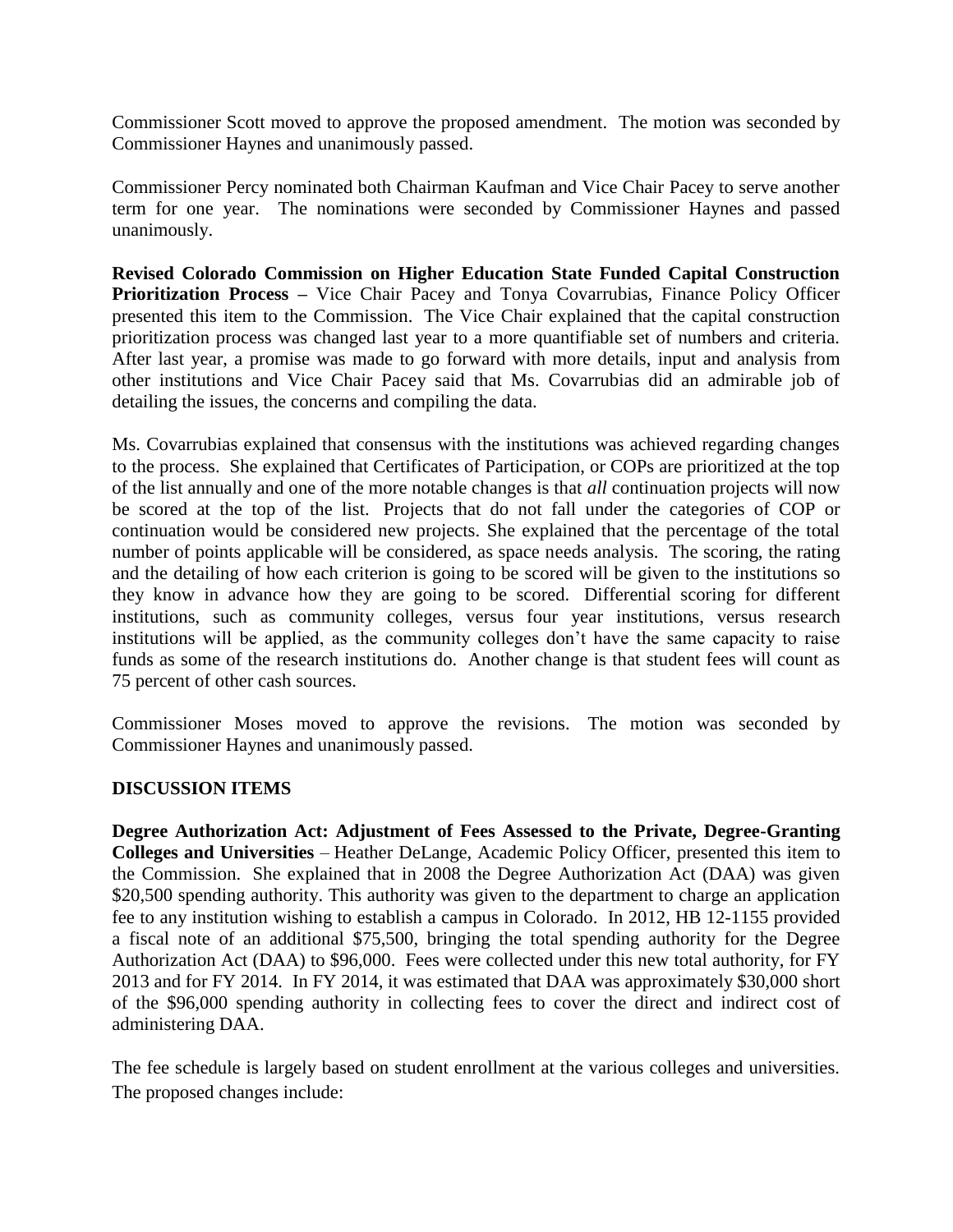- $\triangleright$  Increased initial application fees for all institutions seeking authorization
- $\triangleright$  Increased annual fee for institutions that have provisional authorization or have been placed on probation;
- $\triangleright$  Additional tier levels for annual fees based on enrollment numbers

Commissioner Moses asked how long the new fee structure will be in place. Ms. DeLange responded that the expectation is the adjustments will need to occur every one to two years.

Commissioner Pacey asked if the time commitment by staff varies by enrollment. Ms. DeLange responded that it did.

Commissioner Colon suggested simplifying the process by eliminating the  $5<sup>th</sup>$  tier, showing enrollment over 7,500 students.

**Legislative Update –** Chad Marturano, Director of Legislative Affairs, reported to the Commission on five major bills that were passed this Legislative Session that affect higher education

SB14-001 College Affordability Act – This bill gives the state's higher education system \$100 million in general funds; \$60 million for operating expenses, which represent an 11% restoration of operating funds and \$40 million to financial aid funding. The institution's resident undergraduate tuition will be capped at a 6% increase for FY 14-15 and FY 15-16.

SB14-004 Community College Four-year Programs – This bill allows the community colleges to now offer Bachelor's degrees in the Applied Sciences.

SB14-114 Student Access to CSU Global Campus –This bill grants the CSU Global campus to offer full Bachelor's degrees, rather than only offering a degree completion program as they do now.

HB14-1384 Higher Education Tuition Assistance – This bill creates the statewide Colorado Opportunity Scholarship Initiative (COSI). The bill repurposes some monies the state had as a result of the federal government eliminating the Federal Family Education Loan Program (FFELP), allowing College Invest to divest and sell those assets to be used for the COSI corpus.

SB14-1319 Outcome-based Funding for Higher Education – This bill charges the Commission and the department with establishing a new funding model for higher education. In doing so, CCHE shall reassess how public institutions are funded and why institutions receive the allocation of state funds they receive. This process which will occur between May and December 2014 will allow for a clearer conversations with stakeholders on the entire funding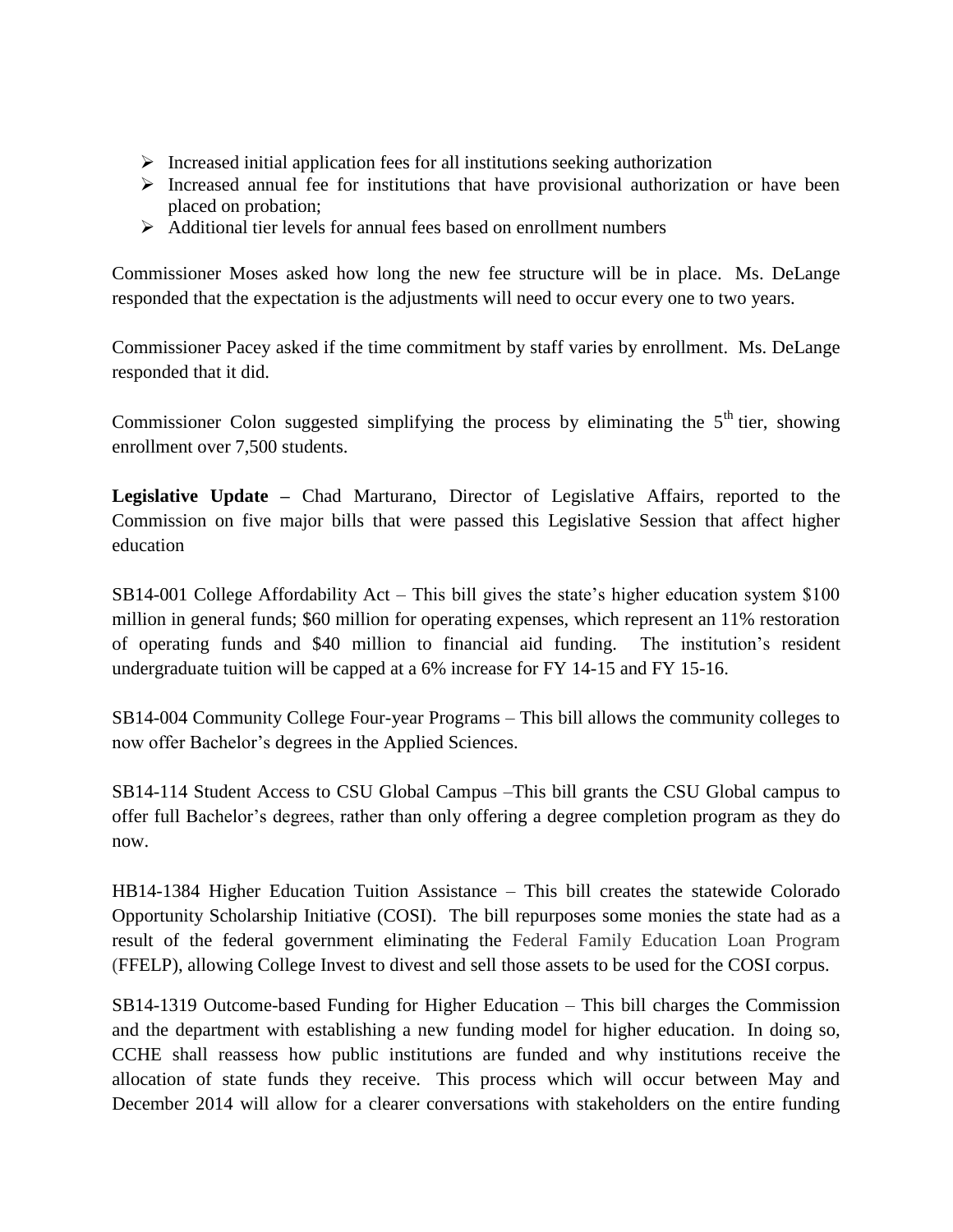amount and at the very least increase transparency in higher education funding. In this legislation, "Total state appropriation" is not the entire state funding amount for operating to public institutions of higher education. Rather, it is a subset that only includes the COF Stipend, Role and Mission Fee-for-Service contracts; and Performance funding Fee-for-Service contracts. The other funding components are comprised of Specialty Education Program funding including the Anschutz Medical Campus and various specialty programs at Colorado State University, such as the Veterinary Medicine Program – and General Fund Direct Grants (including Local District Junior Colleges and Area Vocational Schools). These other funding components (Specialty Education Programs and General Fund Direct Grants) will have their funding change tied to the same percentage change in the "total state appropriations" from one year to the next. However, the Commission can recommend that the CU Anschutz Medical Campus and the CSU Veterinary Medicine Program as well as the General Fund Direct Grants may be greater than the change in the total state appropriation from one year to the next. The Commission's work largely falls under the unsettled questions of how to determine and award funding based on an institutions' role and mission and its' performance in completion and retention of students. These funding components will be allocated through the fee-for-service contracts and must be determined, in tandem with the entire funding model by January 1, 2015. Lastly, this legislation also requires that the CCHE determine and recommend a tuition policy for Colorado's public institutions of higher education to take effect in FY 2016-17. This tuition policy recommendation is due to the legislature on November 1, 2015.

Commissioner Moses asked when the deadline was. Mr. Marturano replied that statute dictates these decisions be made by the end of December, as the model is due to the Office of State Planning and Budget by January 1, 2015. By November 1, 2015 there will be a report on the appropriate tuition policy for FY 2016-17. The Commission asked what the principle drivers are that will determine winners and losers. Mr. Marturano replied that the final version of the bill makes that an unsettled question. COF typically benefits open enrollment, urban institutions. As the gaps are filled in, there will be a better understanding. There is a one-time cost for facilitator and modeling. Also, a project manager is built into the bill's fiscal note.

Commissioner Percy expressed his dissatisfaction with the HB 14-1319, in light of all the work the Commission and Department has done over the last two years on performance funding and SB 11-052. Senator Zenzinger stated that she did not vote for the bill, as she felt it was too rushed a process. Commissioner Haynes supports the bill, she believes that it will create a more "equitable, transparent, and accountable" funding system. Commissioner Colon suggested the discussions about HB 14-1319 should also include what changes should be made in *how* the state provides education, saying the model today is the same as it was 50 years ago.

### **WRITTEN REPORT**

**2014 Legislative Report on the Postsecondary Progress and Success of High School Graduates –** Brenda Bautsch, Research and Information Policy Officer, answered questions and took comments from the Commissioners.